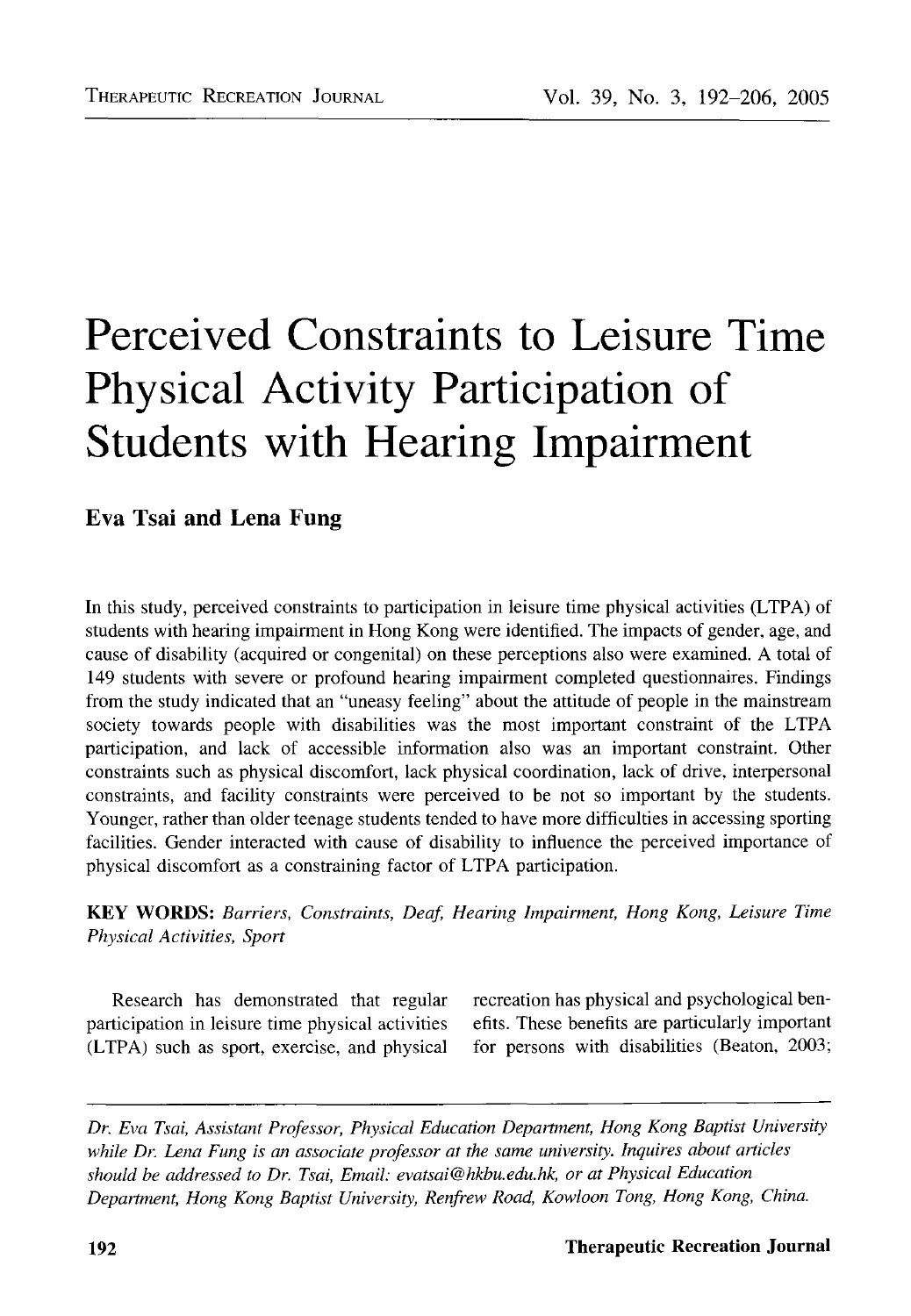Maltais & Bar-Or, 2003; Sutherland & Andersen, 2001). Participation in sport and physical recreational activities by people with physical disabilities and sensory impairment also has been shown to contribute to increased social effectiveness and sense of control in their lives and enhance social integration (Blinde & Taub, 1999).

Despite the general awareness of the important benefits of physical activity, the rate of participation in LTPA by people with disabilities is low (Fu, 1996; Kosma, Cardinal, & Rintala, 2002; Sherrill & Williams, 1996). For example, Longmuir and Bar-Or's (1994) study of Canadian youth with sensory impairment or physical disabilities discovered that 29% of their study participants led sedentary lifestyles. A Hong Kong study of individuals with disabilities found that 44% of the study participants did not take part in LTPA at all (Fu).

Persons with hearing impairment constitute a very high proportion of the population with disabilities. People who have varying degrees of hearing loss comprised the largest disability group in the United States, with 10% of the population reporting a significant bilateral loss that affects speech comprehension (Oliva  $\&$ Simonsen, 2000). In Hong Kong, the official estimates suggested that about 6% of the Hong Kong population had hearing impairment, but the non-government deaf organization estimation of hearing impairment was about 9%. The low official estimation of the extent of hearing impairment could imply an under-estimation of the need for service provision (Tam  $&$  Tsui, 2000). At present, there is very little understanding of the constraints to LTPA participation among people with sensory impairment in Hong Kong. To promote an active leisure lifestyle amongst individuals with disabilities, it is necessary to understand the factors that constrain their participation in LTPA.

## *Leisure Constraints*

Perception of constraints to leisure could inhibit people's leisure interests, limit full involvement (Henderson, Stalnaker, & Taylor,

1988; Jackson, 1991; Jackson & Henderson, 1995; Tsai & Coleman, 1999), and reduce people's enjoyment in leisure (e.g., Harrington & Dawson, 1995). The hierarchical model (Crawford, Jackson, & Godbey, 1991) and the integrated models of leisure constraints (Henderson & Bialeschki, 1993; Jackson, Crawford, & Godbey, 1993) were developed in the 1990s to facilitate systematic examination of how leisure constraints influence individuals' leisure preferences and participation. The hierarchical model of leisure constraints introduces the idea that different kinds of constraints are experienced and negotiated in a given order (Crawford et al.). According to the hierarchical model, the first level of constraints to be faced is intrapersonal constraints (e.g., lack of skills, perceived social attitudes) that inhibit individuals' leisure preferences. After the intrapersonal constraints have been overcome, individuals may be faced with interpersonal constraints (e.g., lack of partner) and structural constraints (e.g., lack of information and facilities) that intervene between their leisure preference and leisure participation. After the resolution of these intervening constraints, leisure participation will result. On the other hand, the integrated models of leisure constraints argue that negotiation of leisure constraints is not systematically ordered as proposed in the hierarchical model (Henderson & Bialeschki; Jackson et al., 1993). For example, the expectation of encountering intrapersonal constraints to participating in an activity, when assessed as being difficult to negotiate, may suppress the desire to participate in that activity (Henderson & Bialeschki).

Although the classification of constraints as either intrapersonal, interpersonal, or structural provides a parsimonious framework for explaining individuals' leisure decision-making processes, categorizing constraint items into the three discrete categories is not always straightforward. For example, perceived time constraints may be an intrapersonal constraint when it reflects a low priority assigned to LTPA compared with other sedentary leisure (perhaps due to a lack of interest in LTPA),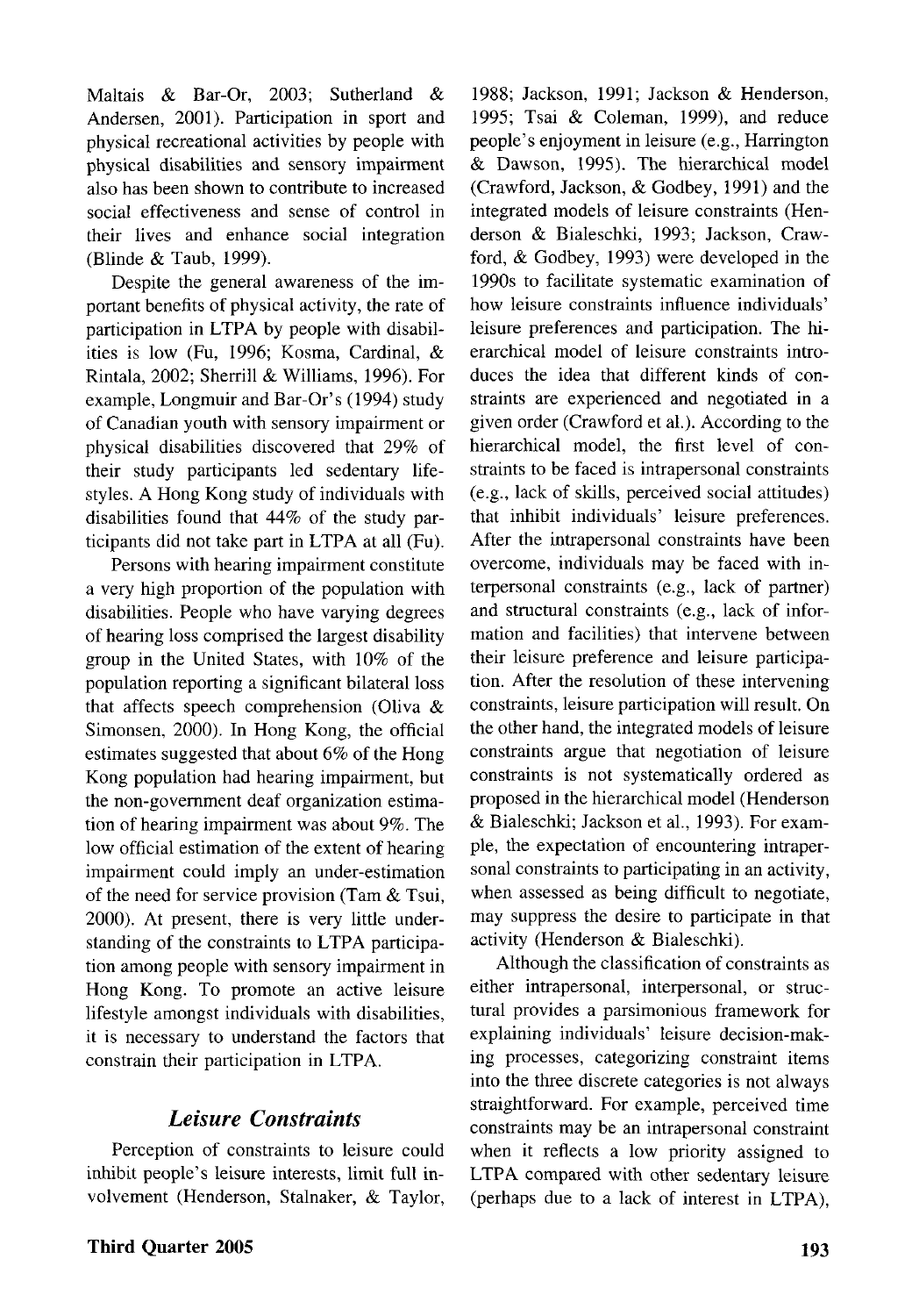whereas a genuine lack of time may be classified as a structural constraint. Tsai and Coleman's (1999) study of Chinese immigrants showed that leisure constraints could not be effectively allocated into discrete categories of intrapersonal constraints (constraints inhibiting leisure preference) and intervening constraints (constraints hindering leisure participation) as proposed in the hierarchical model.

Furthermore, the use of high-order-construct approach of the hierarchical model may mask the varying levels of perceived importance and influences of different types of constraints within the intrapersonal, interpersonal, and structural constraints on leisure participation. For example, in Pennington-Gray, Thapa, and Holland's (2002) state-wide study of constraints to parks and public land visitation, time constraints and information constraints (classified as structural constraints) were the most important constraints of park visits, whereas other kinds of structural constraints such as transportation constraints were reported as least important. In a cross-cultural study of Hong Kong and Australian university students, Tsai (2000) found that, consistent across both cultural groups, time constraints, which was often classified as structural constraint, had a *negative* impact on students' interest in LTPA participation, whereas access constraints, another kind of structural constraint has a *positive* impact on students' participation interest. Clearly, different components of the same constructs of the hierarchical constraint theory may have different levels of importance to people and different influence in the leisure participation processes.

There is also a lack of empirical validation for the theoretical dimensions of the hierarchical model of constraints using confirmatory factor analysis (CFA). Pennington-Gray et al. (2002) conducted a CFA on the constructs of intrapersonal constraints, interpersonal constraints, and structural constraints using structural equation modeling. Although Pennington-Gray et al. concluded that the measurement model fit the data satisfactorily, their Likelihood-Ratio chi-square statistic  $(\chi^2/df)$  of 10.7 was much higher than the recommended cut-off ratio of less than five (Schumacker & Lomax, 1996). Moreover, the factor loadings of the indicators were rather low. Of the 17 constraint indicators, the strongest indicator had a loading of .53 and only 3 indicators achieved a factor loading of .45 or above, which could be considered to be fair indicators (Convey & Lee, 1992), and the rest of the indicators had factor loadings less than .45, including 9 indicators with factor loadings less than .30, which could be considered weak (Comrey & Lee). The high Likelihood-Ratio chisquare statistic and low factor loadings probably suggested that the hypothesized factor structure did not effectively reflect respondents' cognitive profiles associated with constraints to park visits. Possibly, low-order factors such as facility constraints, time constraints, information constraints, and physical constraints could better reflect the cognitive profiles of individuals. More importantly, the consideration of these low order factors is likely to facilitate the development of better negotiation strategies by individuals and practitioners because more *specific* kinds of important constraints can be identified and thus relevant policies (e.g., facilities, transportation) and coping strategies can be developed.

In their review of leisure constraint literature, Jackson and Scott (1999) concluded that there was a stable core of leisure constraints regardless of the nature of the sample. The commonly reported constraints included time commitments, lack of awareness, access problems, costs, lack of facilities and opportunities, and lack of skills and abilities. However, the types of constraint that play significant roles in influencing leisure participation may vary among different social groups. For example, for elderly people, health and injury were the frequently cited barriers (Booth, Bauman, Owen, & Gore, 1997; Lian, Gan, Pin, Wee, & Ye, 1999), whereas difficulties in enjoying the activities and in making time discriminated between active and nonactive cardiac patients (Johnson & Heller, 1998). Wankel's (1985) study of male employees showed that the most frequently cited reasons for their withdrawal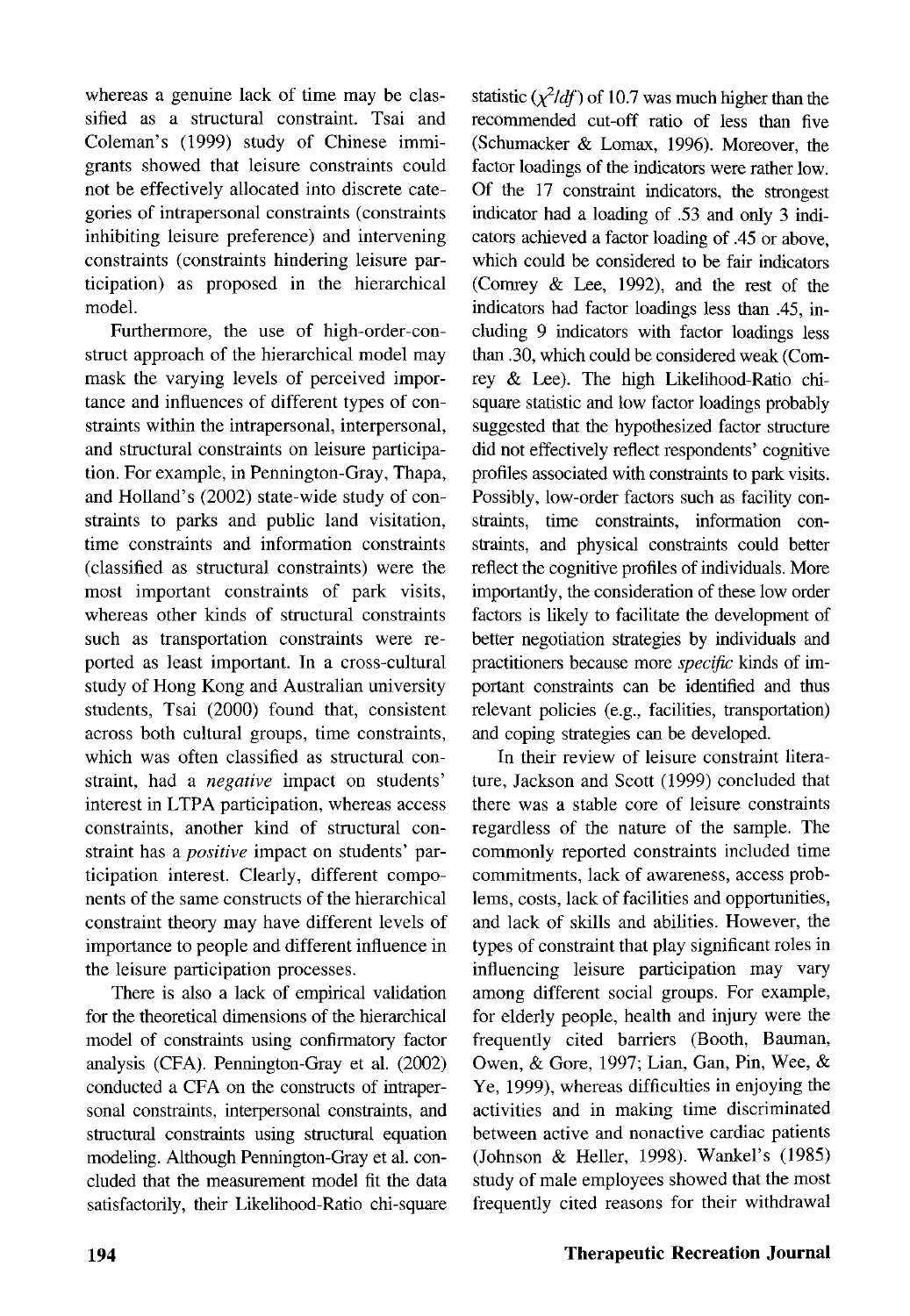from exercise programs included inconvenient time, loss of interest in the program, injury, and dislike of the rigid schedule.

## *Contact Theory and Attitude Development*

For people with disabilities, the historic and present patterns of individual and institutional discriminations against them could place additional constraints on their participation in leisure. In the past, people with disabilities were often seen as objects of ridicule, objects of pity, menaces, and burdens of charity (Wolfensberger, 1972). A number of studies showed that negative social attitudes of people in mainstream society towards people with disabilities is one of the most significant obstacles faced by these individuals when they attempted to participate in community recreation programs (Bedini, 2000; Dunn, 1994; Kwok & Ng, 1991). This negative attitude could be partly attributed to the lack of understanding and appreciation of the abilities and difficulties of persons with disabilities by people in the mainstream society. To some extent, the deficit in understanding and respect may result from a lack of social contact and interaction between people with disabilities and people in the mainstream (Devine, 2004). Some researchers have reasoned that it is not the limitations of the individual, but a lack of social acceptance and inclusive context that handicaps people with diabilities (e.g., Bedini & Henderson, 1994; Devine & Dattilo, 2000; Higgins, 1992). They argued that these socially constructed barriers were more limiting than physical or programmatic barriers.

Contact theory provides a useful framework for expanding our understanding of the antecedents of the favorable and unfavorable conditions for leisure participation of minority groups (Devine & Wilhite, 1999). As posited in contact theory, contact and social interaction between different community groups under favorable conditions are likely to improve attitudes towards each other, which in turn could help to build friendships (Allport, 1954). Favorable conditions include mutual benefits, equal status rather than helping relationships, and frequent contacts characterized by cooperative efforts and personal interaction (Allport; Tripp, French, & Sherrill, 1995). Thus both the quantity and quality of contact between the groups are important for the development of positive attitudes. The significance of these favorable conditions was demonstrated by Wilhite, Mushett, Goldenberg, and Trader's (1997) study that sought to change students' attitudes towards individuals with disabilities through the running of a Paralympic Day in school. Wilhite and colleagues found a lack of positive attitudinal change of students after the event and many of the students did not want to participate in Paralympic Day again. They attributed these disappointing outcomes to the lack of frequent and longlasting contact between students with and without disabilities, and their lack of opportunities to become acquainted with each other before the program.

In addition to contact quality and quantity, the context of the contact might also have an impact on individuals' leisure experience and perception of constraints. For example, in Devine and Wilhite's (2000) qualitative study of youth with and without disabilities, respondents described the context (i.e., activity) in which they were friends as being more informal (e.g., gathering at friends' home), social, learning, or appreciative in nature, whereas contexts that were more competitive and physically active yielded negative meanings of disability. On the other hand, Blinde and Mc-Clung (1997) argued that participation in inclusive sport activities that were properly structured offered the opportunity to challenge disability myths by displaying abilities. It is possible that the effectiveness of the contact context in fostering positive attitudes also depends on the capability of individuals with disabilities to compete in equal terms (Devine & Wilhite) and on the effort each group needed to make to accommodate each other without compromising the intrinsic enjoyment.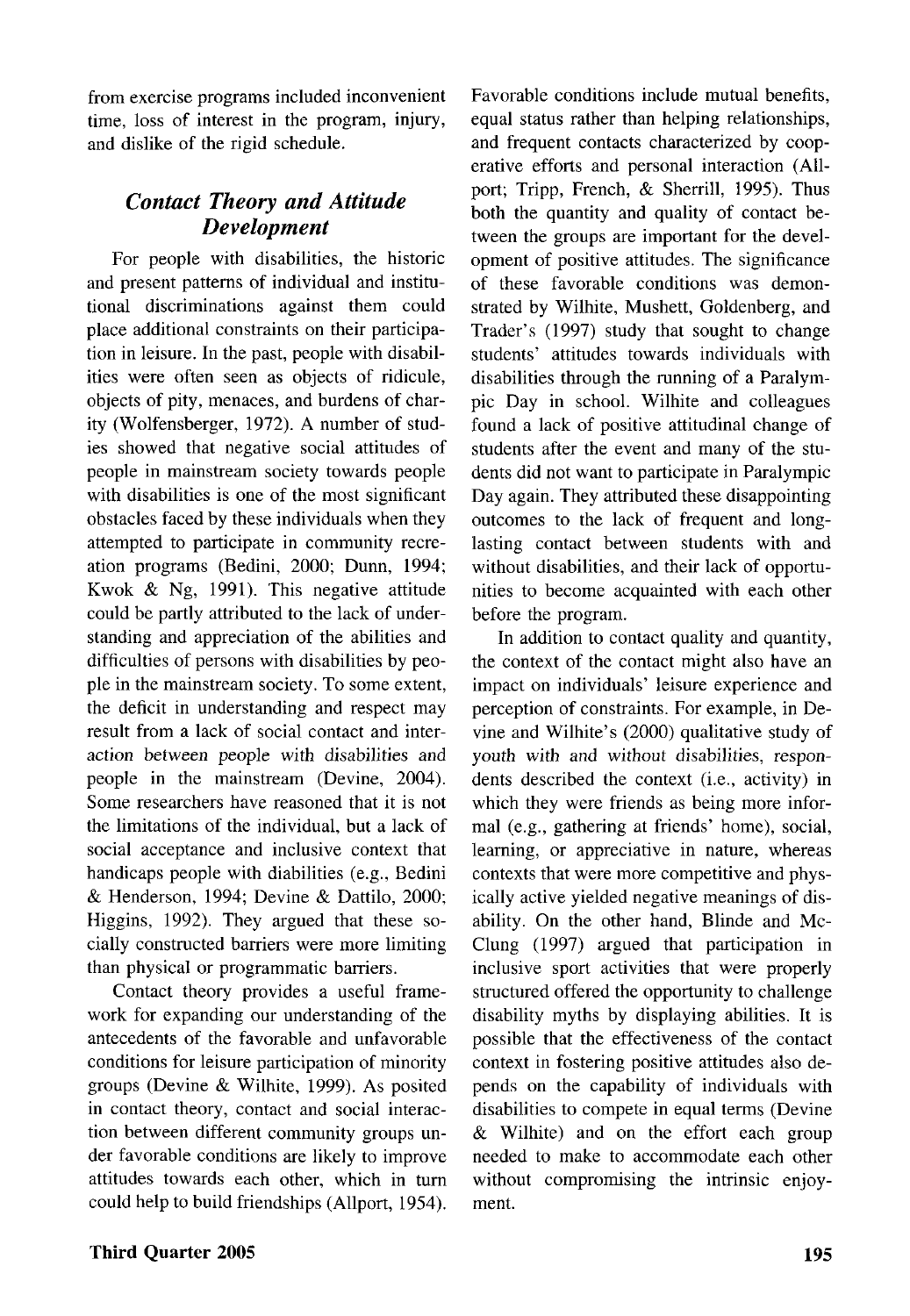## *Factors Influencing LTPA Participation*

In addition to social-attitudinal barriers, an array of intrapersonal, social, and structural constraints on participation in LTPA have been identified in the studies of people with disabilities. These included lack of energy, poor sport skills, not having time, poor health, costs, lack of transportation, unavailability of facilities or programs, and preferences for other leisure activities. For example, Rimmer, Rubin, and Braddock's (2000) study of perceived constraints to LTPA participation among African American women with physical disabilities showed that cost of programs, lack of energy, and lack of transportation were important constraints. Fu's (1996) study indicated that the most important reason for nonparticipation in LTPA among people with disabilities in Hong Kong was tiredness, followed by lack of time, poor health, lack of programs, and lack of facilities. Other studies have found that not having a companion with whom to share the experience, lack of time, and lack of specific skills were the most commonly reported constraints by people with disabilities (Ferrara, Dattilo, & Dattilo, 1994; Sherrill & Williams, 1996). More recently, Sit, Lindner, and Sherrill (2002) found that an interest in other non-physical leisure activity was a dominant reason for non-involvement in physical activity among children with disabilities in Hong Kong. It is uncertain whether these differing findings were the result of different cultural and environmental influences or the use of samples with different types or levels of disabilities.

A number of researchers have pointed out the need to take into account factors such as the type of disability, onset of disability, and gender when studying persons with disability (Lieberman & Stuart, 2002; Pensgaard & Sorensen, 2002). Longmuir and Bar-Or's (2000) study of Canadian youth with different types of disabilities examined the influence of age, gender, and disability type on young people's perceived limitation in physical activity participation. They found a significant influence of disability type on perceived participation limitation but no significant influence of gender or age. However, the interaction of these factors had not been examined in the study. As well, the age of onset of the disability or whether it is congenital or acquired also may have important implication to individuals' leisure participation. For example, people who lose their functions such as hearing after birth might experience constraints in different ways as compared to those with congenital disabilities. Children who experienced an acquired hearing loss have to make additional effort to adapt and learn to communicate with the hearing world and to deal with the negative change and emotional frustrations of the hearing loss (Scheetz, 2004). Investigation of how age, gender, disability type, and age of onset *interact* to influence leisure behaviors is expected to provide additional insights into the significance of different constraints in inhibiting LTPA participation.

## *Research Needs and Problems*

In spite of the fact that individuals with hearing impairments constitute a very high proportion of the population with disabilities, persons with hearing impairment are underresearched (Pensgaard & Sorensen, 2002; Reid & Prupas, 1998). The "hidden" nature of hearing impairment and the higher physical mobility of people with hearing impairment probably reduces people's concern for them in comparison with people with other disabilities as they might be seen as having low support needs and thus given low priority in sport development and research. However, their use of different modes of communication, such as sign language, can present considerable barriers to their participation in leisure activities that require substantial verbal communication. Nevertheless, they are probably less constrained in sports activities than in other leisure activities because of less reliance on verbal communication in sport. Rather, it is the physical action, motor skills, and body lan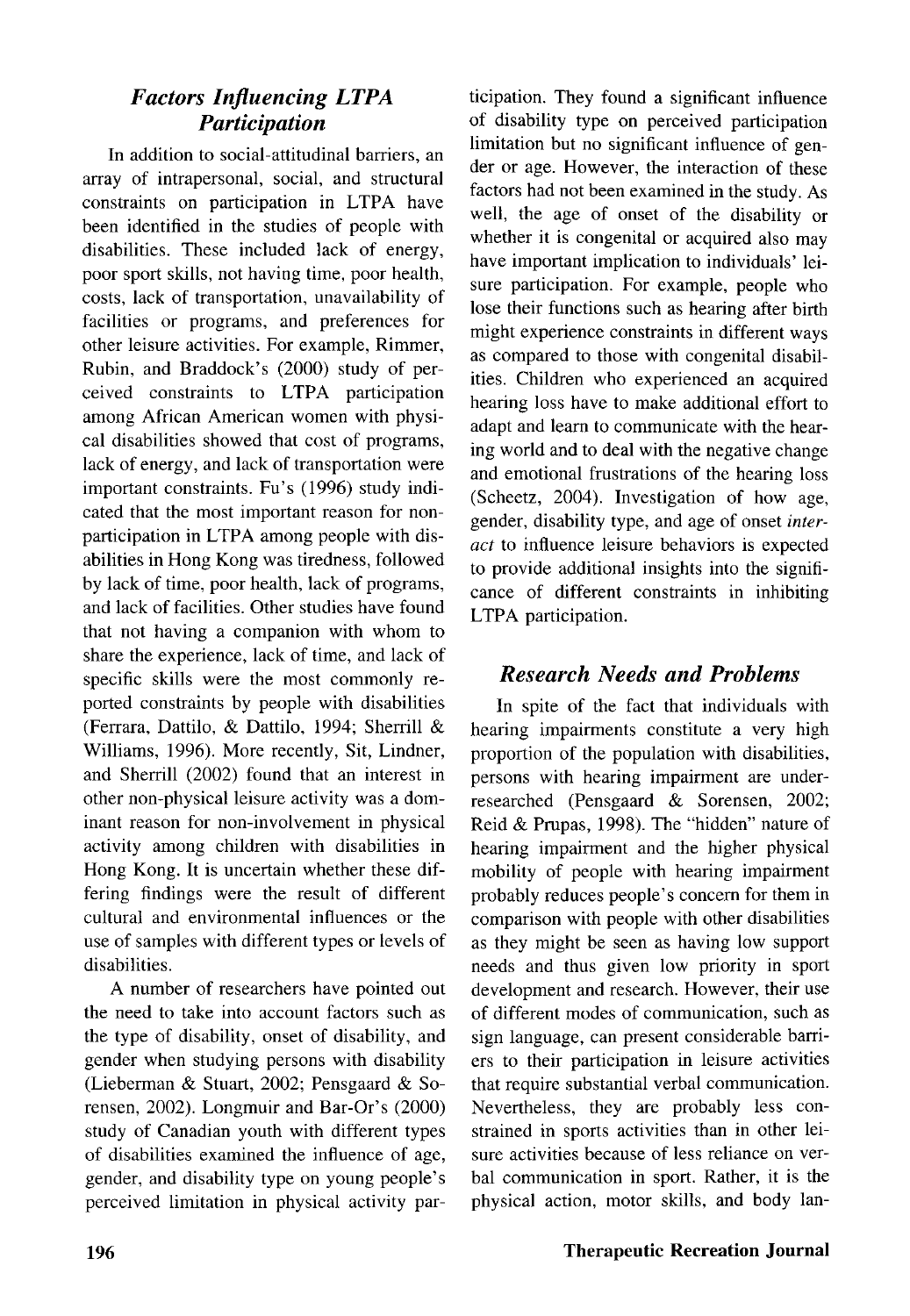guage that are more essential in sport engagement. Oliva and Simonsen's (2000) study of students with hearing impairment who were included in mainstream schools participated almost exclusively in sports and they were rarely involved in other kinds of extracurricular activities. The majority of these students remarked that they felt lonely, constrained, and frustrated with other extracurricular activities as they often had unsatisfactory experiences. It appears that in sport participation, hearing impairment is less likely to affect individuals' participation satisfaction as they are able to perform and enjoy the physical action on equal terms and status as their nonimpaired counterparts.

At present, little is known about the reasons for the low level of participation in LTPA by young people with hearing impairment in Hong Kong despite their unrestricted physical mobility (Hong Kong Sports Development Board, personal communication, July 2003). The present study sought to identify the important constraints associated with participation in LTPA as perceived by students with severe or profound hearing impairment. The impacts of gender, age, and cause of disability on individuals' perception of constraints to LTPA also were examined.

## Method

## *Participants*

The study participants were recruited by convenience sampling from the estimated 605 students attending four special schools in Hong Kong that mainly cater to children and youth with profound or severe hearing impairment (Hong Kong Health and Welfare Bureau, 1999) with a small proportion having only moderate hearing impairment. The students in these schools generally had difficulties fitting into mainstream schools. Some of them also had learning difficulties, intellectual disabilities, and/or behavioral problems. Students who had intellectual disabilities and/or physical (orthopedic) disabilities were not included in the sample. Research assistants, with the as-

**Third Quarter 2005 197**

sistance of the teachers, went to all the classes to solicit voluntary participation in the study. A total of 149 students with severe (hearing loss of 71 to 90 dB) or profound (hearing loss of greater than 90 dB) hearing impairment completed questionnaires in class.

Of the 149 study participants, 53.7% were male and 46.3% were female. The ages of the participants ranged from 12 to 20 years. Of the participants, 37.6% were born with hearing impairment and 62.4% acquired the condition as a result of injuries or illnesses. The loss of hearing of the latter students began between 1 and 9 years of age ( $M = 5.18$ , SD = 1.78). Most of the students relied on lip reading or local sign language to communicate, but some were able to communicate orally in simple sentences.

## *Questionnaire Development*

The questionnaires included questions on the perceived constraints to participation in LTPA, demographic information, and student number, which was used to obtain history of hearing impairment from school records. Constraint items were developed from reports of previous studies of exercise and sport participation constraints (Fu, 1996; Myers & Roth, 1997) in conjunction with the findings from a group interview. Five students with moderate hearing impairment (rather than severe impairment) were selected for the interview to reserve those with severe impairment for the main study. The interview was conducted using local sign language. In the interview, openended questions were used to collect the data. The study participants were asked whether they had participated in LTPA in the past year. Those who had participated were asked to state the kind of difficulties or constraints that limited their enjoyment and other aspects of participation. Those who had not participated were asked to state their reasons for their nonparticipation. Study participants also were asked to suggest the factors that might influence their peers who had severe hearing impairment in LTPA participation. The inter-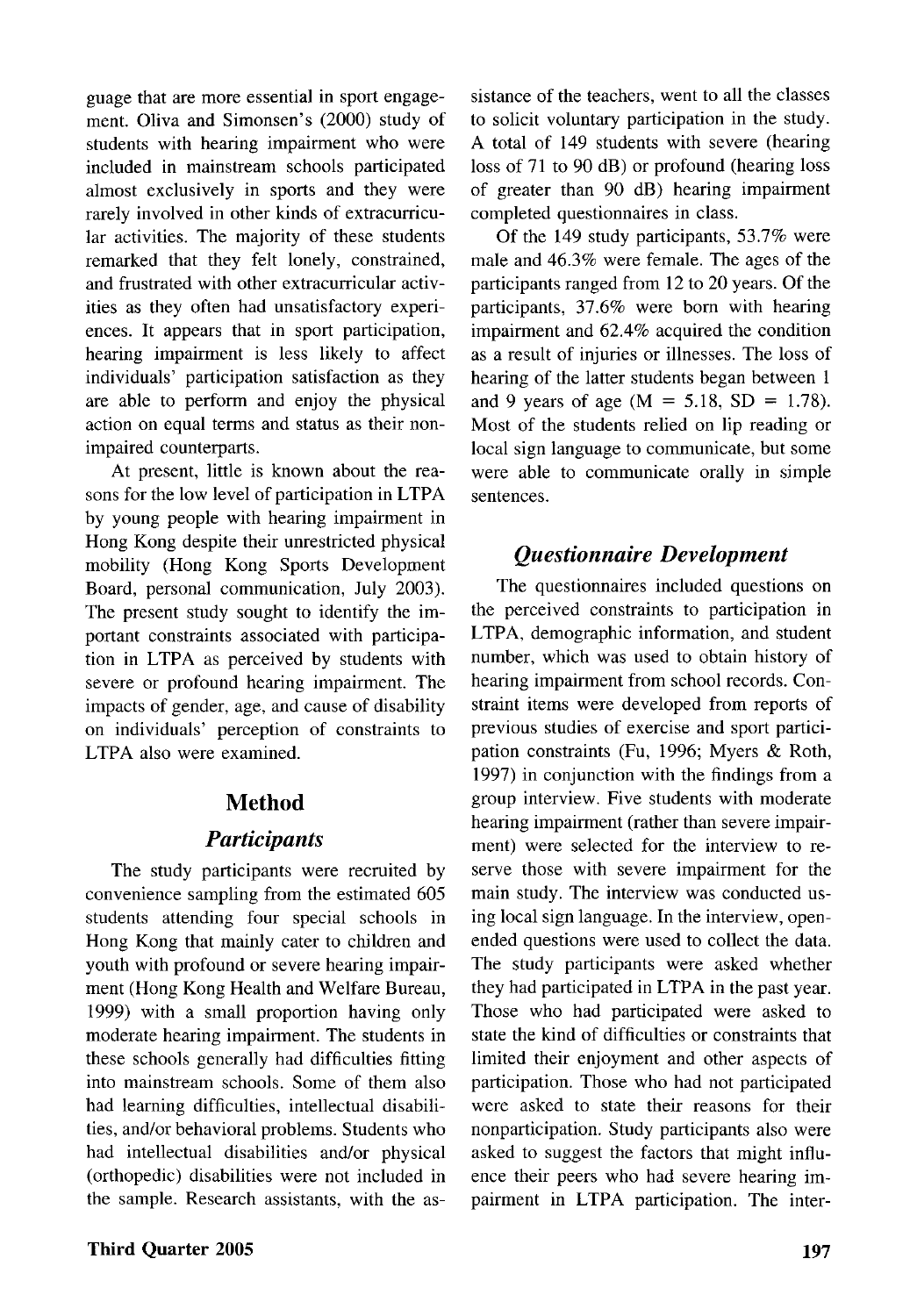viewer ensured that all participants had an opportunity to present their feelings and beliefs. Signed responses were interpreted by the interviewer and recorded in long hand notes. The interview notes were presented to the participants at the end of the interview to confirm that the notes represented participants' feelings and opinions. Subsequently, the interview notes were content analyzed to identify the salient constraints that influenced students' participation in LTPA. Based on the constraints identified from this analysis as well as those from Fu's and Myers and Roth's studies, a trial questionnaire comprising 27 constraints items was developed. A five-point Likert-type scale was used to gauge the responses, with  $1 =$  very unimportant,  $2 =$  not important,  $3 =$ important,  $4 = \text{very important, and } 5 = \text{ex-}$ tremely important.

Fifteen youths with moderate hearing impairment were recruited to participate in a pilot study to comment on the clarity and relevance of the constraint items and the questionnaire design. Feedback from the participants showed that the set of constraint items were comprehensive and easy to understand.

Test-retest reliability of the constraint items was examined by administering the questionnaire to 35 young people who did not have a disability twice with a 7-day interval. Youth without disabilities were used for the test because the researchers were unable to recruit adequate number of students with moderate hearing impairment for the test, and the limited number of students with severe impairment were to be retained for the main study. The correlations between the item scores of each item for the initial and the subsequent administrations ranged between .69 and .97, indicating acceptable test-retest reliabilities for the items. However, this test-retest reliability should be interpreted with caution because individuals without hearing impairment instead of those with impairment were used for the test. Internal consistency of the scale was estimated by calculating Cronbach's alpha. The obtained alpha coefficient was .87, which suggested that the set of items as a whole could be considered to be a reliable scale (Nunnally & Bernstein, 1994).

## *Measurement Model of Constraint Factors*

The classification of LTPA constraint factors was based on the review of the disability literature as well as Tsai and Coleman's (1999) study of leisure constraints of Chinese immigrants and Myers and Roth's (1997) study of exercise barriers of young adults. Perceived constraints to participation in LTPA were conceptualized as composed of eight constraint factors:

1. lack of drive, which represented a lack of interest and motivation in LTPA;

2. interpersonal constraint, which reflected a lack of interpersonal support to one's participation in LTPA;

3. facility constraint which represented a lack of appropriate sporting and exercise facilities;

4. physical discomfort which referred to the physiological discomfort from engaging in the physical activities;

5. other priorities which represented the competing interest and responsibilities such as social activities and school work that competed with LTPA participation for the limited time resources;

6. social attitude constraint which is related to a feeling of uneasiness with the attitude of people in the mainstream society;

7. information constraint which reflected a lack of accessible information as to how and where to participate; and

8. lack of physical coordination which reflected a weak physical coordination ability (see Table 1).

The construct validity of the perceived constraints was tested by applying a confirmatory factor analysis using the LISREL 8.5 statistical package. Model modification procedures were performed on the initial measurement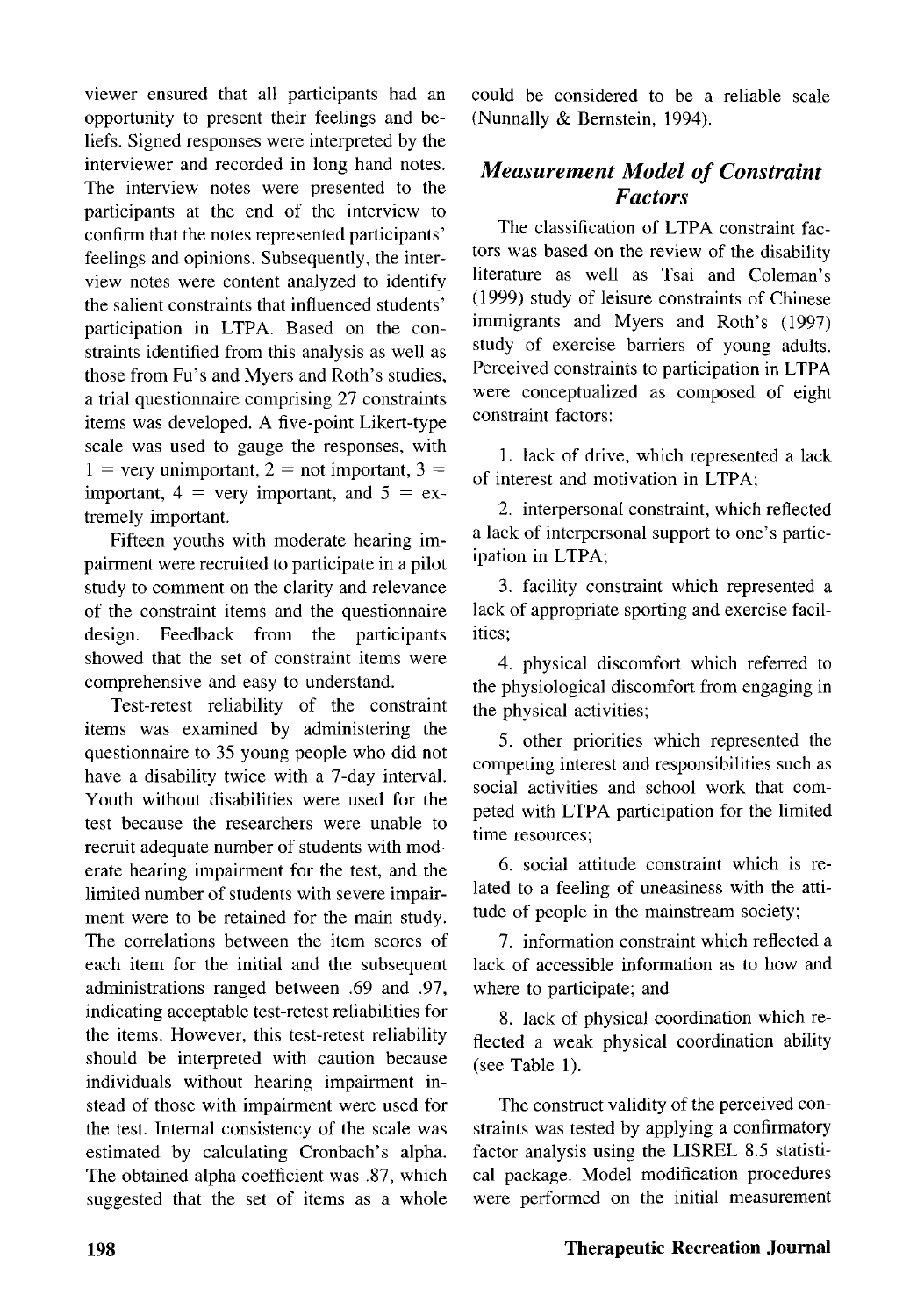**Table 1. Perceived Constraints of Students with Hearing Impairment**

| <b>Constraint Factors</b>  | Mean                   | SD   |
|----------------------------|------------------------|------|
| Social attitude constraint | 149 3.48.              | 1.23 |
| Information constraint     | 149 $3.11b$            | 1.23 |
| Physical discomfort        | 149 2.86               | 0.89 |
| Other priorities           | 149 2.7 $1_{cd}$       | 1.12 |
| Lack physical coordination | 149 2.62 <sub>de</sub> | 1.15 |
| Lack of drive              | 149 2.56 <sub>de</sub> | 0.93 |
| Interpersonal constraint   | 149 2.48               | 0.78 |
| Facility constraint        | 149 2.47.              | 1.02 |

Significant differences in importance level of constraint factors are indicated by subscripts. Means that do not share the subscripts differ at  $p < .05$  in General Linear Model Pairwise Comparison.

model of perceived constraints and a more parsimonious model was derived. Values of the Goodness-of-Fit indices *(GFI* = .90, *NFI* = .80, *CFI* = .93, and *RMSEA =* .04) showed that the modified constraint factor model was tenable. The item weightings of the factors ranged from .46 to .93. The model contained 17 constraint items that loaded onto five factors: lack of drive (feel boring, lazy, busy, lack time), interpersonal constraint (friends do not participate, family do not encourage, family restrictions, don't like to exercise alone), facility constraint (lack appropriate facilities, locations inconvenient, lack activity venues), physical discomfort (feel hot and sweaty, feel unenergetic, sore muscles, make one fatigue), other priorities (school, social life). Three items—social attitude constraint, information constraint, and lack physical coordination, were treated as single-item factors (Table 2).

#### *Analysis*

Simple factor scores of each constraint factor for individual respondents were calculated by averaging the levels of importance of items in the respective factors. Differences between the levels of importance of the eight constraint factors (relative importance of the constraint factors as perceived by the students) were assessed using general linear model analysisrepeated measure. A three way ANOVA was used to detect any sources of variation in the levels of constraints that were associated with various background factors—gender, age group, and cause of disability.

## Results

Examination of the mean levels of the constraints showed that social attitude constraint

#### **Table 2.**

### **Confirmatory Factor Analysis of Perceived Constraints**

| <b>Factor Indicator</b>      | Factor<br>Loading |
|------------------------------|-------------------|
| Lack of drive                |                   |
| Feel boring                  | .70               |
| Lazy                         | .58               |
| Busy                         | .67               |
| Lack time                    | .60               |
| Interpersonal constraint     |                   |
| Friends do not participate   | .47               |
| Family do not encourage      | .49               |
| Family restrictions          | .48               |
| Don't like to exercise alone | .46               |
| Facility constraint          |                   |
| Lack appropriate facilities  | .50               |
| Locations inconvenient       | .47               |
| Lack activity venues         | .49               |
| Physical discomfort          |                   |
| Feel hot and sweaty          | .49               |
| Feel unenergetic             | .71               |
| Sore muscles                 | .56               |
| Make one fatigue             | .60               |
| Other priorities             |                   |
| School                       | .73               |
| Social life                  | .93               |
| Social attitude              | Single item       |
| Lack information             | Single item       |
| Lack physical coordination   | Single item       |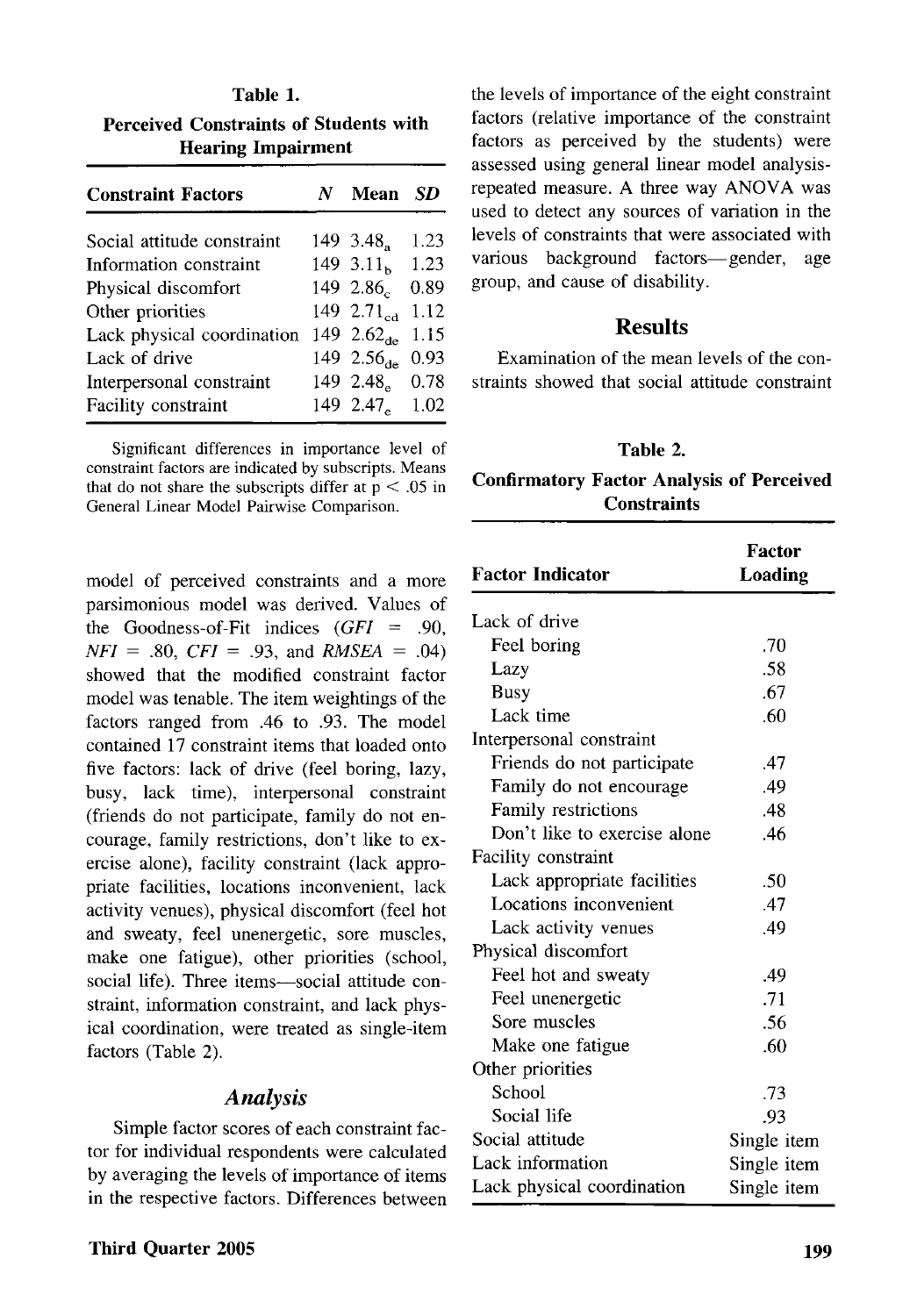was on average perceived to be quite an important constraint to students' LTPA participation, and information constraint also was an important concern (see Table 1). Physical discomfort was not quite important, and all other constraints including other priorities, lack physical coordination, lack of drive, interpersonal constraint, and facility constraint were perceived to be slightly unimportant. Results from the pair-wise comparisons of the mean constraint factors scores showed that social attitude constraint was perceived by the students to be significantly more important than all the other constraints ( $p < .05$ ) (Table 1). The second most important constraint was information constraint, which was significantly more important than the other six constraint factors ( $p < .05$ ), followed by the physical discomfort and the other priority factors. The other four constraint factors—lack physical coordination, lack of drive, interpersonal constraint, and facility constraint—were the least important constraints. There were no significant differences in the perceived importance level between these four factors ( $p > .05$ ).

To determine whether perceived constraints to LTPA participation differed according to age-group (younger teenagers aged 12 to 14; teenagers aged 15 to 17; young adults aged 18 to 20), gender, and cause of impairment (congenital or acquired), a three-way ANOVA was performed on each of the constraint factors. The analyses indicated that there was a significant main effect for age group on the facility constraint factor  $(F =$ 3.41,  $p < .05$ ). Post-hoc analysis showed that the age 12 to 14 group perceived a significantly higher level of facility constraint *(M —* 2.78,  $SD = 1.08$ ) than the age 18 to 20 group  $(M = 2.20, SD = 0.94)$ . No significant main effect was found for any of the other factors.

Only one significant interaction was found, which was for the physical discomfort factor with respect to gender and cause of impairment  $(F = 5.88, p < .05)$ . The analysis showed that males who acquired hearing impairment as a result of illnesses or injury scored higher in the physical discomfort constraint than their female counterparts (Male  $M = 3.04$ ,  $SD = .13$ , Female  $M = 2.70$ ,  $SD =$ .14). Conversely, females who were born with hearing impairment perceived a significantly higher level of physical discomfort constraint than their male counterparts (Female *M =* 3.02,  $SD = .18$ , Male  $M = 2.60$ ,  $SD = .17$ ).

## Conclusions and Discussion *Salient LTPA Constraints*

An uneasy feeling about the attitude of people in mainstream society towards people with disabilities was an important constraint to the LTPA participation of students with severe or profound hearing impairment. The social psychological constraint was perceived to be the strongest barrier to their participation in LTPA. For young people with hearing impairment, especially those who spend most of their time under segregated conditions in special schools, a lack of social confidence, and thus having an apprehensive feeling about experiencing prejudice by the mainstream society, is understandable. These uneasy feelings may inhibit their interest in sport participation, turn them away from participation, and reduce their enjoyment of the activities. Previous studies have suggested that negative attitudes of people in the mainstream society towards people with disabilities are the most significant obstacle faced by individuals with disabilities who attempt to participate in community recreation programs (Bedini, 2000; Dunn, 1994).

A number of researchers also pointed out that a lack of social acceptance and an absence of inclusive context were more limiting for individuals with disabilities than their physical limitations or programmatic barriers (Bedini & Henderson, 1994; Devine, 2004; Devine & Dattilo, 2000). The apprehension of students with hearing impairment regarding their being accepted by others could flow from the lack of contact and interaction opportunities with the mainstream youth (Bedini, 1996). Apparently, the favorable and necessary conditions for effective contact as posited in the contact theory, that is, frequent contact and long lasting inclu-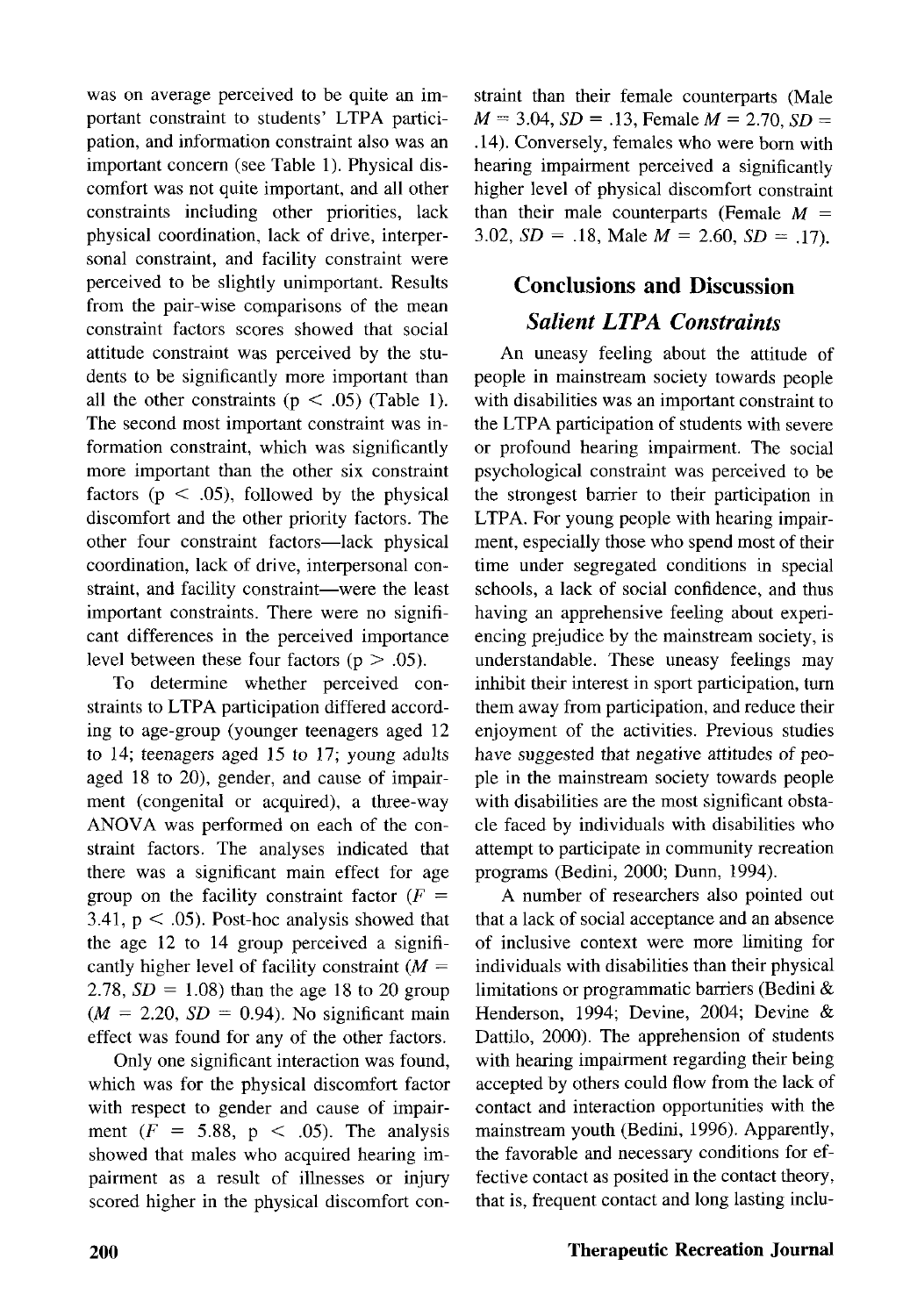sive programs, are lacking in Hong Kong. The weak inclusive ideology in Hong Kong could be demonstrated by the disappointing performance of its inclusive education. In 2000, only 40 of 1,200 primary and secondary schools were willing to offer integrated education for people with hearing impairment (Tam & Tsui, 2000). Students' participation in mainstream activities could mainly be done on an ad hoc basis with no adaptations for their specific needs. These unfavorable conditions could produce negative rather than positive experience and attitude shifts (Murphy, 1990; Tripp et al. 1995). The unsatisfactory outcomes of the Paralympic Day in Wilhite et al.'s (1997) study provides evidence that attitude change does not come automatically with casual and brief contact but requires preparation for the interaction and frequent and long-lasting social contact.

Unlike work in which people compete for gainful profits and advancement, recreation activities provide a less instrumental, less conflicting, and less threatening environment for people to interact with each other. Through the sharing of a common leisure interest and goals, individuals may develop bonds and build relationships with people from different backgrounds (Allport, 1954). For individuals with hearing impairment, sport and physical recreation could provide an ideal medium for inclusive activities because people can interact, communicate, and cooperate to a large extent through physical action, motor skills, and body language. The display and the appreciation of physical skills would often not be reduced because of the difficulties in oral communication between participants. Previous research showed that students with hearing impairment generally had the same fitness level and potential physical ability as hearing students when given equivalent opportunities, although some could have balance problems related to etiology of the hearing impairment (Longmuir, 1998). Thus, deafness might as well be seen as a unique culture with its own language and beliefs like other ethnic minorities, rather than treated as a disability (Longmuir). Nevertheless, in Hong Kong, sport programs, training, and events are organized mainly as segregated programs, which provide no opportunity for people with and without hearing (and other) impairments to interact with each other. Sit et al.'s (2002) study of children with disabilities in Hong Kong found that none of their study participants joined any mainstream sports clubs. The lack of inclusive recreation opportunities in Hong Kong, to some extent, reflects its deep-rooted institutional discrimination against its marginalized populations.

Another important constraint to LTPA participation for students with hearing impairment is the lack of accessible information about activity opportunities. Special services such as sign language interpreters and devices such as telecommunication devices for the deaf (TDDs) or assistive listening systems and other adaptations for individuals with hearing impairment are typically unavailable in the mainstream service provision. The lack of appropriate means of communication with people with hearing impairment limits their access to information, which in turn keep them away from opportunities to participate in mainstream active recreation.

Although many of the potential constraints to LTPA participation were, on average, not perceived to be important by students with hearing impairment, it should be noted that given that many of the potential constraints were, on average, only marginally unimportant, a proportion of individuals with hearing impairment could have found the constraints to be important.

The findings of this study showed that an uneasy feeling about the social attitudes, which is a type of intrapersonal constraint, and the lack information, which is a structural constraint, were the most important constraints to LTPA participation as perceived by students with hearing impairment. However, a lack of drive, which is also a type of intrapersonal constraint, and lack of facilities, another kind of structural constraint, were the least important amongst the range of constraints to LTPA participation. Therefore, different kinds of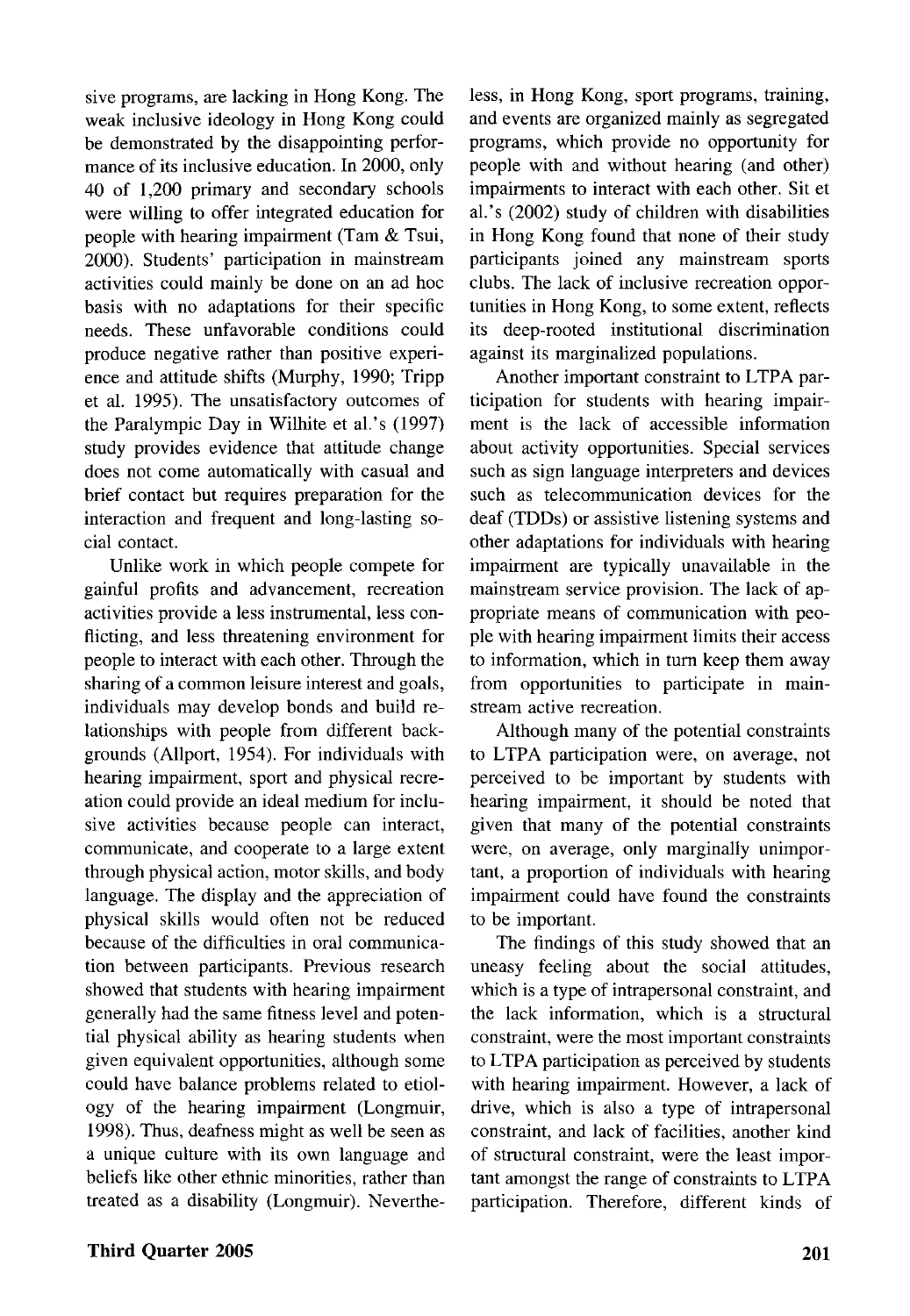constraints within the same dimensions of intrapersonal and structural constraints may have a different influence on individuals' leisure participation. To effectively improve our social and leisure policies and to provide equitable opportunities to people with specific needs, it is necessary to consider how different kinds of constraints within these constraints categories operate to influencing individuals' LTPA participation.

## *Demographic Influences on LTPA*

The present findings indicated that, with two exceptions, differences in socio-demographic factors such as different sexes and age groups, and different causes of hearing impairment generally did not influence students' perception of constraints to LTPA participation. Longmuir's (2000) analysis of Canadian students (age 6 to 20 years) with sensory (hearing & visual) impairment and physical disabilities also found no gender and age effects on their perceived limitation in physical activities. The researchers argued that the lack of differences was due to initial low levels of activity. However for the present study, the lack of variations of perceived constraints among students of different gender, age, and cause of disability might suggest that students of the special schools hold rather similar beliefs regarding constraints to participation in LTPA. This lack of variation could be partly attributed to a common and strong socialization process in the special schools.

One exception to the general low sociodemographic influence on students' perceived constraints to participation in LTPA was the impact of age on the perception of facility constraints. The younger teenage students generally perceived greater difficulties in accessing sporting facilities than the young adult students. This perception probably reflects the reality of the lack of independence of younger teenagers. As teenagers grow up, they are likely to become more knowledgeable and resourceful, and thus access to opportunities could then become a lesser problem.

The perceived importance of physical discomfort in constraining students' LTPA participation depended on both gender and cause of disability. Male students who acquired hearing impairment as a result of illnesses or injuries generally perceived physical discomfort to be a more important constraint in comparison with their female counterparts. One possible explanation of this gender and disability-cause interaction is that, given boys usually like physical activities more than girls (Sit et al, 2002), when boys acquire hearing impairment later in their lives, they may become more sensitive towards the restrictions brought about from the change and be more concerned with the physical discomfort than their female counterparts. On the other hand, for those who were born with hearing impairment, female students perceived physical discomfort as more constraining than their male counterparts. This difference probably reflects the fact that, in comparison with males, females traditionally have lower interest in sport and thus are less tolerant of the associated physical discomfort from playing sport. However, these explanations are speculative and more research has to be conducted to understand the differences.

## *Limitations and Future Research*

One limitation of the present study is that the generalizability of the findings are limited to youth receiving segregated education because the study focused only on students from special schools. Future research that studies young people from both special and integrated schools and those not attending school at all will provide more insight into the factors that impact on the participation of LTPA by young people with hearing impairment. As well, the disability-specific constraint items (e.g., feeling uncomfortable with the social attitude, and access constraints) derived from the group interview in the study were limited. The use of more indicators to measure these constraint dimensions in future research will improve the construct validity. We also need to point out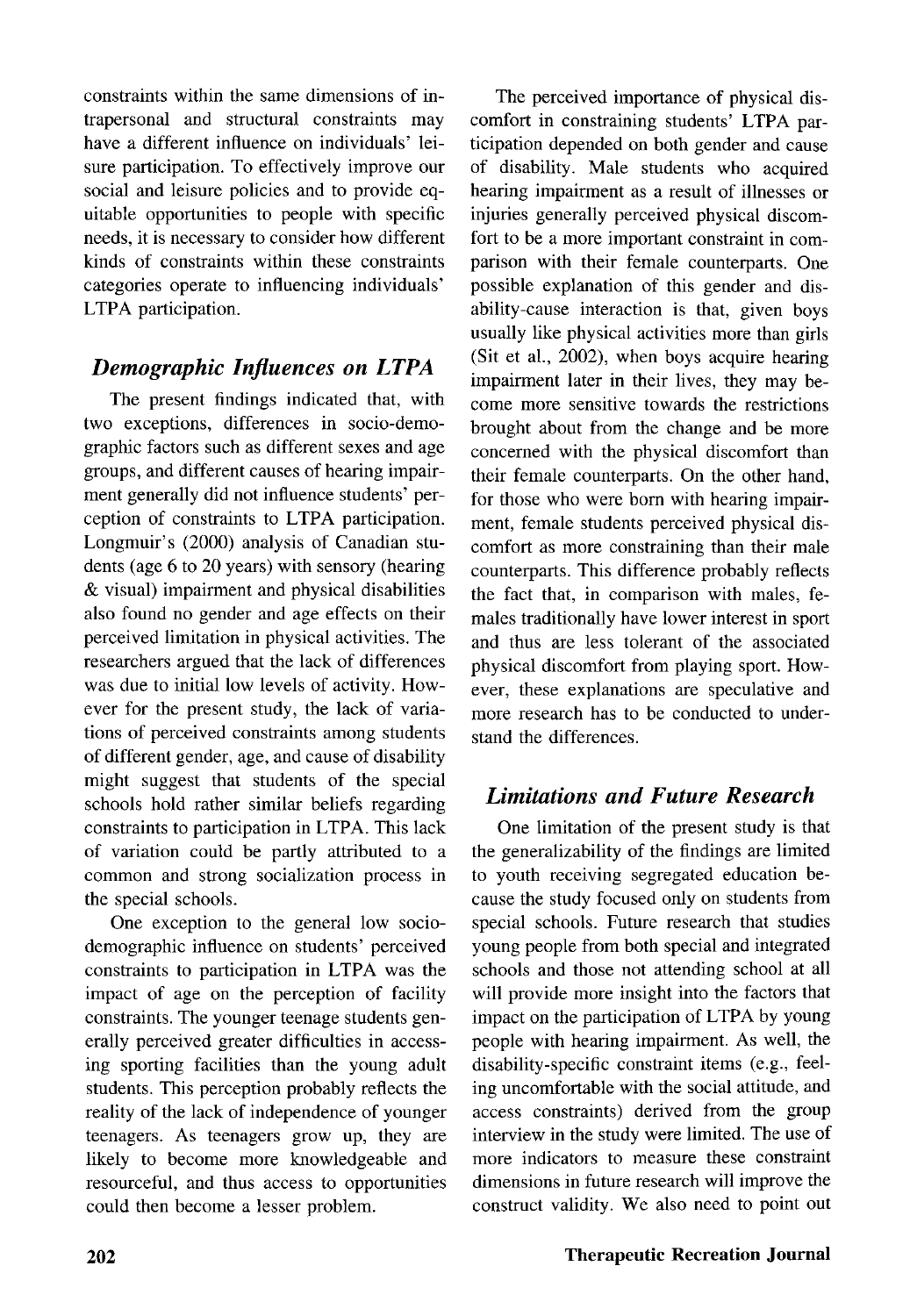that this study merely examined the levels of importance of different constraints to LTPA participation and the relative importance of these constraints as perceived by individuals with hearing impairment. However, we did not assess the relationships between these perceived constraints and the level of participation in LTPA nor had we examined how constraints influence leisure choice. Future studies that examine the process through which different kinds of constraints influence the level of participation in LTPA and the making of leisure choice of individuals with hearing impairment will help promote active leisure lifestyles of people with specific needs.

## *Practical Implications*

For students with hearing impairment, an apprehension about negative public attitudes, and a lack of accessible information are important barriers to their participation in LTPA. These barriers reflect entrenched individual and institutional discriminations that people with disabilities face in our society. The government's sport initiative for people with hearing impairment has been less than adequate. In 2002-2003, the Hong Kong Leisure and Cultural Services Department provided only three short sport programs for people with hearing impairment, and each course accommodated only 12-20 participants (Hong Kong Leisure and Culture Services Department, 2002). Similar deep-rooted institutional discrimination is evident in the disappointing performance of inclusive education in Hong Kong. These service deficiencies and the neglect of minority rights are expected to continue as long as the Hong Kong Disability Discrimination Ordinance does not make mandatory or strongly encourage the provision of specific facilities and services for persons with disabilities.

It is largely the attitudes of people in the mainstream rather than deafness per se that determine the leisure opportunities of individual with hearing impairments. There is a need to improve the attitudes of people with and without disabilities towards each other. This

and without disabilities. Since Hong Kong has not yet developed a supportive infrastructure for inclusive recreation and education, public education may play an important role in increasing the knowledge and understanding between people with and without hearing impairment and provide them mental preparations to interact effectively. Recreation programmers and leaders also need to understand that positive social outcomes may not happen automatically from recreation participation but require careful planning and effective engineering during the activities. For example, favorable conditions such as mutual benefits, equal status, and matching of abilities, as proposed in the contact theory, should be taken into account to reduce the constraints and to facilitate intrinsic motivation and positive experience of the participants. In circumstances where inclusion is not possible, running special programs/ activities and mainstream programs/activities side-by-side at the same venue may increase the contact opportunities between people with and without disabilities. However, the attitude of service and program staff and their ability to facilitate positive experiences are particularly important (Germ & Schleien, 1997). Therefore, more professional training for sport programmers, service staff, and coaches is needed to enhance their attitude, confidence, and ability to serve people with disabilities. As the main difference between the hearing

attitude change may be facilitated through an increased provision of well-managed inclusive recreation that provides opportunistic for frequent and on-going interaction for people with

and non-hearing individuals is the mode of communication, people with hearing impairment might be seen as individuals who use a different language like other ethnic minorities. The learning of sign language should be promoted and made accessible to the schools and mainstream populations. Accessibility of information may also be improved by providing detailed information in print form, especially on the internet. As well, sign language interpreters, TDDs, or assistive listening systems and other adaptations should be made accessi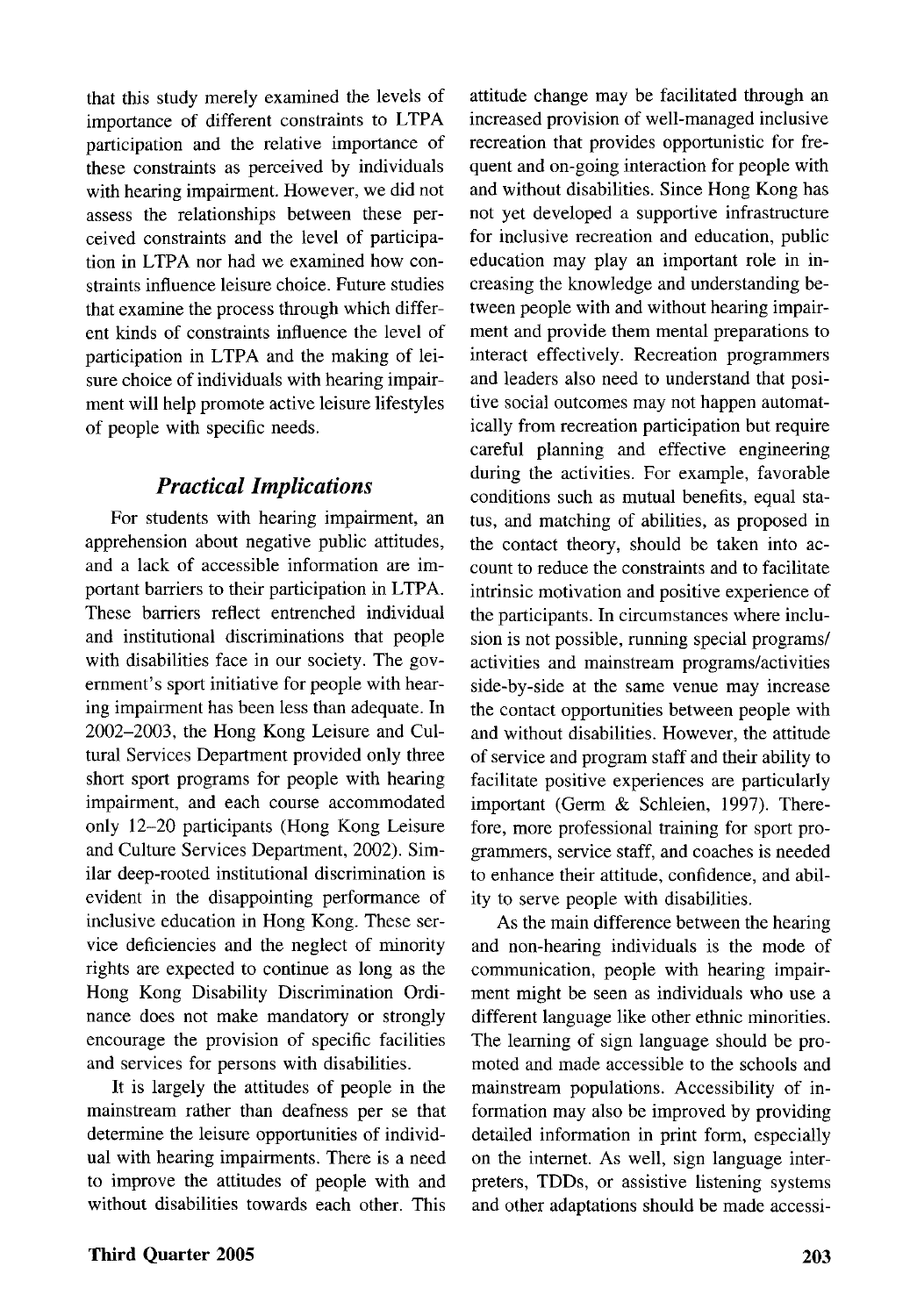ble for individuals with hearing impairment in public recreation settings. In addition, participative decision-making approaches, such as involvement of people with hearing impairment in advisory and management committees, which make decisions that influence their recreation opportunities, should be promoted. A systematic implementation of these strategies is necessary for providing more equitable sporting opportunities for persons with hearing and other disabilities in Hong Kong.

#### References

- Allport, G. W. (1954). *The nature of prejudice.* Cambridge, MA: Addison-Wesley.
- Beaton, C. P. (2003). Shoulder work. *Sport-n-Spokes, 29,* 34.
- Bedini, L. A. (1996). Inclusive and special recreation: Opportunities for persons with disabilities/ Inclusive leisure services: Responding to the rights of people with disabilities. *Journal of Leisure Research, 28(4),* 312-317.
- Bedini, L. A. (2000). Just sit down so we can talk: Perceived stigma and community recreation pursuits of people with disabilities. *Therapeutic Recreation Journal, 34(\),* 55-68.
- Bedini, L. A., & Henderson, K. A. (1994). Women with disabilities and the challenges to leisure service providers. *Journal of Park and Recreation Administration, 12(1), 17-34.*
- Blinde, E. M., & McClung, L. R. (1997). Enhancing the physical and social self through recreational activity: Accounts of individuals with physical disabilities. *Adapted Physical Activity Quarterly, 14,* 327-344.
- Blinde, E. M, & Taub, D. E. (1999). Personal empowerment through sport and physical fitness activity: Perspectives from male college students with physical and sensory disabilities. *Journal of Sport Behavior,* 22(2), 181-202.
- Booth, M. L., Bauman, A., Owen, N., & Gore, C. J. (1997). Physical activity preferences, preferred sources of assistance, and perceived barriers to increased activity among physically inactive Australians. *Preventive Medicine, 26,* 131-137.
- Comrey, A. L., & Lee, H. B. (1992). *A first course in factor analysis* (2nd ed.). Hillsdale, NJ: Erlbaum.
- Crawford, D. W., Jackson, E. L., & Godbey, G. (1991). A hierarchical model of leisure constraints. *Leisure Sciences, 13,* 309-320.
- Devine, M. A. (2004). "Being a doer" instead of a "viewer": The role of inclusive leisure contexts in determining social acceptance for people with disabilities. *Journal of Leisure Research, 36(2),* 137-159.
- Devine, M. A., & Dattilo, J. (2000). The relationship between social acceptance and leisure lifestyles of people with disabilities. *Therapeutic Recreation Journal, 34,* 306-322.
- Devine, M. A., & Wilhite, B. (1999). Theory application in therapeutic recreation practice and research. *Therapeutic Recreation Journal, 33,* 29- 45.
- Devine, M. A., & Wilhite, B. (2000). The meaning of disability: Implications for inclusive leisure services for youth with and without disabilities. *Journal of Park and Recreation Administration, 18(3),* 35-52.
- Dunn, S. L. (1994). Determinants of attitude toward people with disabilities. *Journal of Social Behavior and Personality,* 9(5), 43-64.
- Ferrara, M., Dattilo, J., & Dattilo, A. (1994). A cross-disability analysis of programming needs for athletes with disabilities. *Palaestra, 11,* 32- 42.
- Fu, F. H. (1996). *Attitudes towards and participation in sport and physical activity: A survey among disabled persons.* Hong Kong: Faculty of Social Sciences, Hong Kong Baptist University.
- Germ, P. A., & Schleien, S. J. (1997). Inclusive community leisure services: Responsibilities of key players. *Therapeutic Recreation Journal, 31(1),* 22-37.
- Harrington, M., & Dawson, D. (1995). Who has it best? Women's labor force participation, perception of leisure and constraints to enjoyment of leisure. *Journal of Leisure Research, 27(\),*  $4 - 24.$
- Henderson, K. A., & Bialeschki, M. D. (1993). Exploring an expanded model of women's leisure constraints. *Journal of Applied Recreation Research, 18(4),* 229-252.
- Henderson, K. A., Stalnaker, D., & Taylor, G. (1988). The relationship between barriers to recreation and gender-role personality traits for women. *Journal of Leisure Research,* 20(1), 69- 80.

Higgins, P. (1992). *Making disability: Exploring the*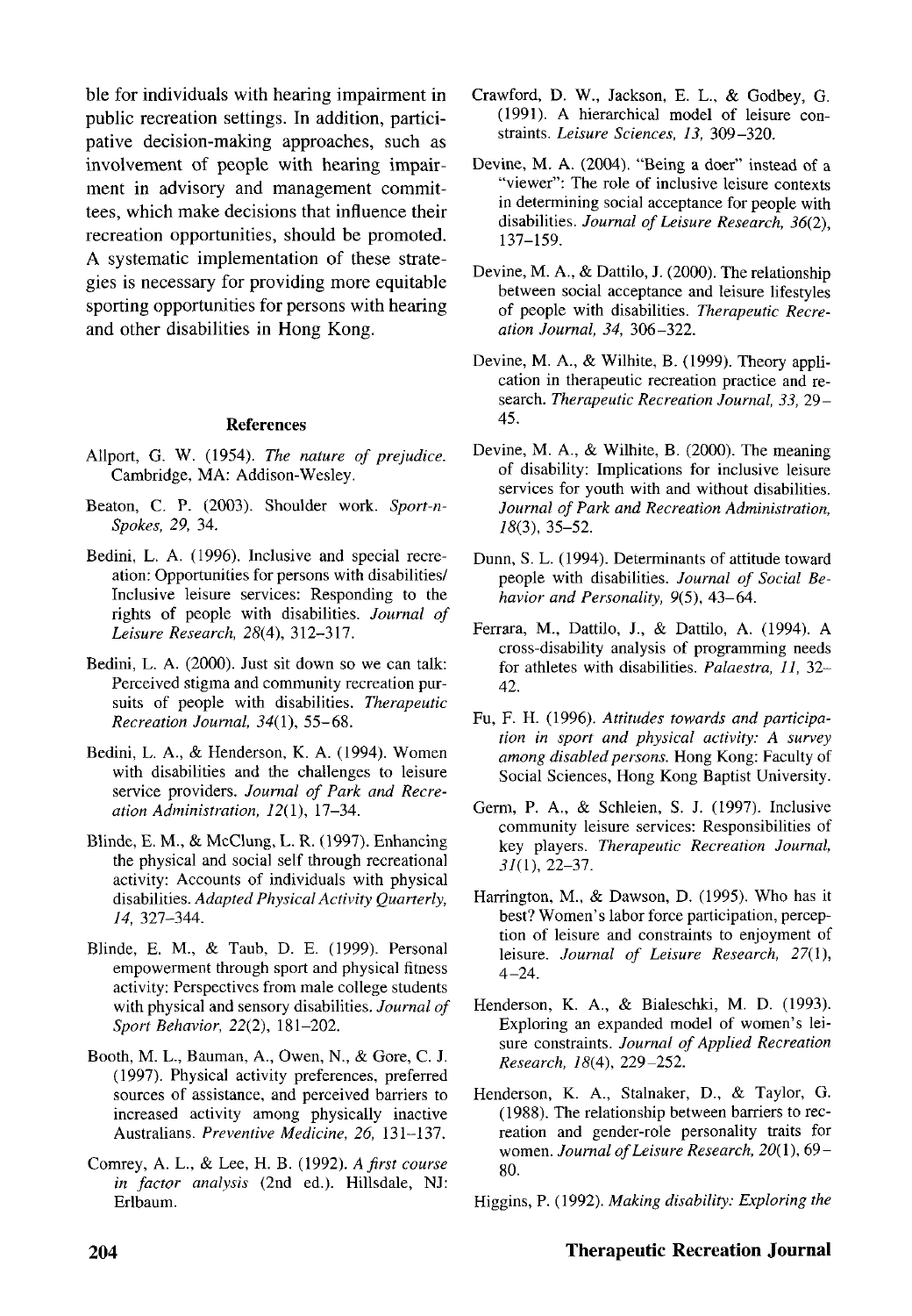*social transformation of human variation.* Springfield, IL: Charles C. Thomas.

- Hong Kong Health and Welfare Bureau. (1999). *Hong Kong rehabilitation programme plan (1998-99 to 2002-03).* Hong Kong: Rehabilitation Division, Health and Welfare Bureau, Government Secretariat.
- Hong Kong Leisure and Cultural Services Department. (2002). *Recreation and Sports Program for people with disability,* 2002-2003.
- Jackson, E. L. (1991). Leisure constraints/constrained leisure: Special issue introduction. *Journal of Leisure Research,* 23(4), 279-285.
- Jackson, E. L., Crawford, D. W., & Godbey, G. (1993). Negotiation of Leisure Constraints. *Leisure Sciences, 15,* 1-11.
- Jackson, E. L., & Henderson, K. A. (1995). Genderbased analysis of leisure constraints. *Leisure Sciences, 17,* 31-51.
- Jackson, E. L., & Scott, D. (1999). Constraints to leisure. In E. L. Jackson & T. L. Burton (Eds.), *Leisure studies: Prospectus for the twenty-first century* (pp. 283-297). Pennsylvania: Venture Publishing.
- Johnson, N. A., & Heller, R. F. (1998). Prediction of patient nonadherence with home-based exercise for cardiac rehabilitation: The role of perceived barriers and perceived benefits. *Preventive Medicine, 27,* 56-64.
- Kosma, M., Cardinal, B. J., & Rintala, P. (2002). Motivating individuals with disabilities to be physically active. *Quest, 54,* 116-132.
- Kwok, J. K. F., & Ng, M. S. S. (1991). *Assessing the impact of integrated social and recreational activities on community acceptance towards people with disabilities.* Hong Kong: Hong Kong PHAB Association.
- Lian, W. M, Gan, G. L., Pin, C. H., Wee, S., & Ye, H. C. (1999). Correlates of leisure-time physical activity in an elderly population in Singapore. *Journal of Public Health,* S9(10), 1578-1580.
- Lieberman, L., & Stuart, M. (2002). Self-determined recreational and leisure choices of individuals with deaf-blindness. *Journal of Visual Impairment & Blindness,* 724-735.
- Longmuir, P. (1998). Considerations for fitness appraisal, programming, and counseling of individuals with sensory impairments. *Canadian Journal of Applied Physiology, 23(2),* 166-184.
- Longmuir, P. E. (2000). Factors influencing the physical activity levels of youths with physical

#### Third Quarter 2005 205

and sensory disabilities. *Adapted Physical Activity Quarterly, 17,* 40-53.

- Longmiur, P. E., & Bar-Or, O. (1994). Physical activity of children and adolescents with a disability: Methodology and effects of age and gender. *Pediatric Exercise Science, 6,* 168-177.
- Maltais, D., & Bar-Or, O. (2003). Effects of repeated treadmill walks on metabolic and cardiopulmonary responses in children and adolescents with spastic cerebral palsy. *Pediatric Exercise Science, 15,* 106-107.
- Myers, R. S., & Roth, D. L. (1997). Perceived benefits of and barriers to exercise and stage of exercise adoption in young adults. *Health Psychology, 46(3),* 277-283.
- Nunnally, J. C, & Bernstein, I. H. (1994). *Psychometric theory.* New York: McGraw Hill.
- Oliva, G. A., & Simonsen, A. (2000). Re-thinking leisure services for deaf and hard of hearing persons: A new paradigm. *Parks and Recreation, 35(5),* 78-85.
- Pennington-Gray, L., Thapa, B., & Holland, S. (2002). Florida Residents' constraints to parks and public lands visitation: An assessment of the validity of an intrapersonal, interpersonal and structural model. *World Leisure, 44(4),* 51-60.
- Pensgaard, A. M., & Sorensen, M. (2002). Empowerment through the sport context: A model to guide research for individuals with disability. *Adapted Physical Activity Quarterly, 19,* 48-67.
- Reid, G., & Prupas, A. (1998). A documentary analysis of research priorities in disability sport. *Adapted Physical Activity Quarterly, 15,* 168 — 178.
- Rimmer, J. H., Rubin, S. S., & Braddock, D. (2000). Barriers to exercise in African American women with physical disabilities. *Archives of Physical Medicine and Rehabilitation, 81,* 182-188.
- Scheetz, N. A. (2004). *Psychological aspects of deafness.* Boston: Pearson.
- Schumacker, R. E., & Lomax, R. G. (1996). *A beginner's guide to structural equation modeling.* Mahwah, N.J.: L. Erlbaum Associates.
- Sherrill, C, & Williams, T. (1996). Disability and sport: Psychosocial perspectives on inclusion, integration, and participation. *Sport Science Review, 5,* 42-64.
- Sit, C. H. P., Lindner, K. J., & Sherrill, C. (2002). Sport participation of Hong Kong Chinese children with disabilities in special schools. *Adapted Physical Activity Quarterly, 19(4),* 453-471.